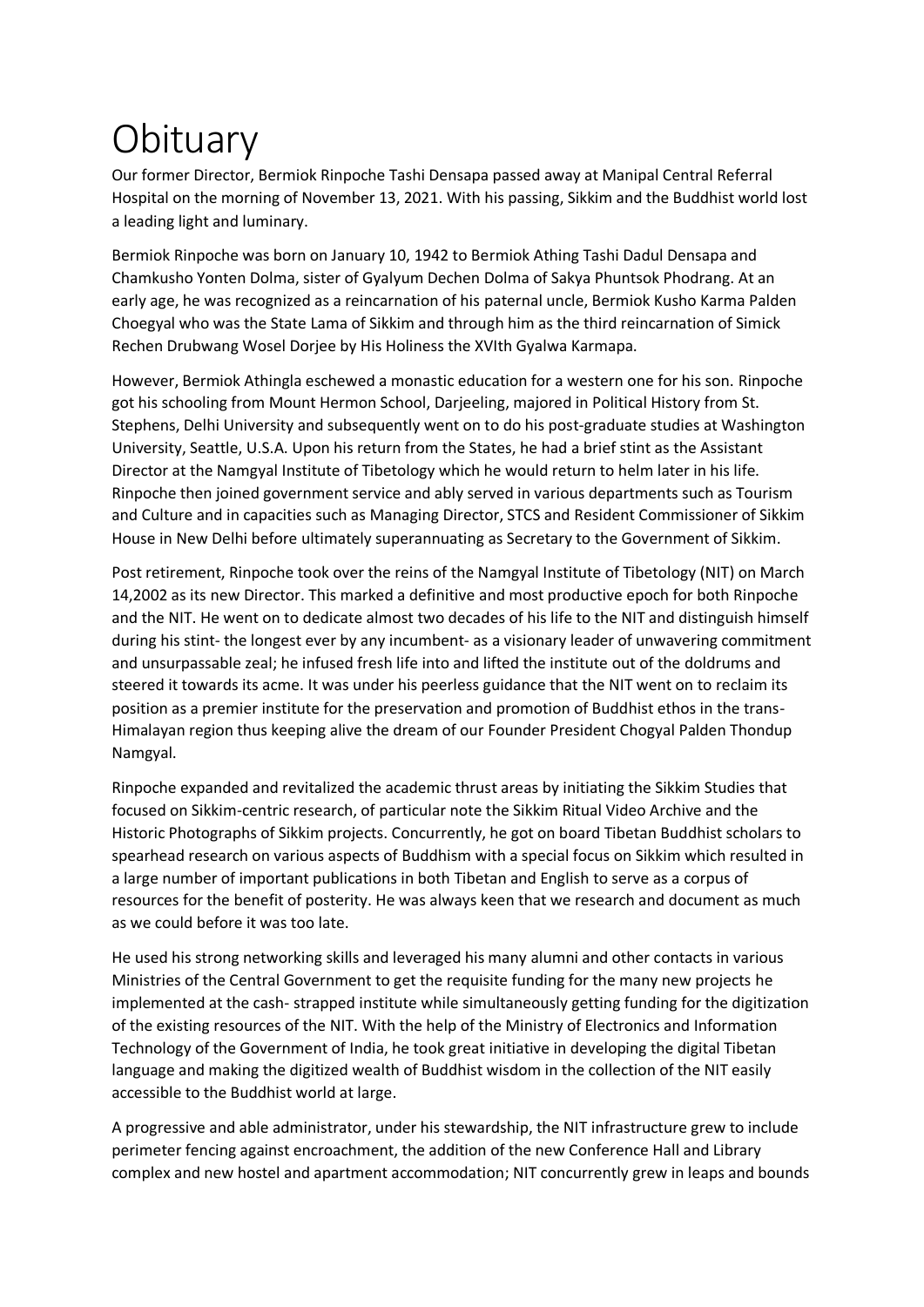in its organizational skills and was soon organizing and hosting international conferences as well as a series of workshops and lectures on topics as varied as Science, Spirituality and Education and Quantum Physics and Emptiness in Buddhist Philosophy.

However, Rinpoche always voiced his concern over the continued future of the NIT and felt that the way forward was to morph into a Buddhist university. Interestingly, in 2016, the State Government mooted the proposal for the establishment of the first Buddhist University in Sikkim, and NIT was entrusted with this huge responsibility. Rinpoche proved himself more than equal to embark on this ambitious project, and along with the new OSD Mr KN Bhutia, he actuated a plan of action that included the starting in 2017 of the Post Graduate programme in Buddhist and Tibetan Studies and the Faculty of Sowa Rigpa under the Sikkim University as per UGC norms and with the due approval of the State Government. The Ministry of AYUSH, Government of India sanctioned funding for the infrastructure development of the Faculty of Sowa Rigpa which today boasts its own academic block, hostel block, pharmacy, clinic and herbal garden and is on the verge of churning out the first batch of newly minted Amjilas of the BSRMS course equivalent to MBBS. The MA Buddhist and Tibetan Studies programme is in its third intake.

It was primarily to consolidate and see his passion project to successful completion that Rinpoche opted to serve from mid-2019 until his retirement in February, 2021 as an Honorary Director with only a nominal salary. He left on a high note with the Institute on a sustained growth trajectory and a legacy hard to match forget surpass.

Outside of his activities at NIT, Rinpoche was very active in the preservation and promotion of Tibetan Buddhism as well as the social, religious and cultural ethos of his native Sikkim. While possibly not an exhaustive list, some of the various positions he held are:

Founding Member of the International Buddhist Confederation, New Delhi

Member of the Mahabodhi Society of India, Kolkata.

Advisor to HH Gyalwa Karmapa Orgen Trinley Dorje and Chairman of one of his Charitable Trusts

Advisor to Sakya Dolma Phodrang Foundation, Dehra Dun

Advisor to Rumtek Labrang

Advisor to Mingyur Rinpoche's Labrang

Chairman of Sakya Tashi Choeling Trust

Member of the Executive Council of Sikkim University

Rinpoche was also a generous philanthropist and donated land at Alu Bari, South Sikkim to Sakya Tashi Choling and Mindroling Penam Rinpoche for the establishment of their monasteries. He also re-built the Simick Sangag Dudul Ling monastery of his predecessor at Simick Lingzey. This was the first monastery in Sikkim to incorporate earthquake- resistant engineering design. He also built the Nyama Lhakhang at Simick. Simick monks came on record to state that Rinpoche in his lifetime had expressly evinced his desire to be cremated at his monastery there, but this was sadly not to be.

Rinpoche's untimely demise has been a monumental loss not only to us here at NIT and Sikkim in particular but to the entire Buddhist world at large. His Dharma activities were diverse and innumerable, and his demise leaves a huge vacuum. But in the words of His Holiness the Dalai Lama, we take succour in the fact that he 'lived a meaningful life in the service of others.' We condole his family and share their grief in this darkest hour.